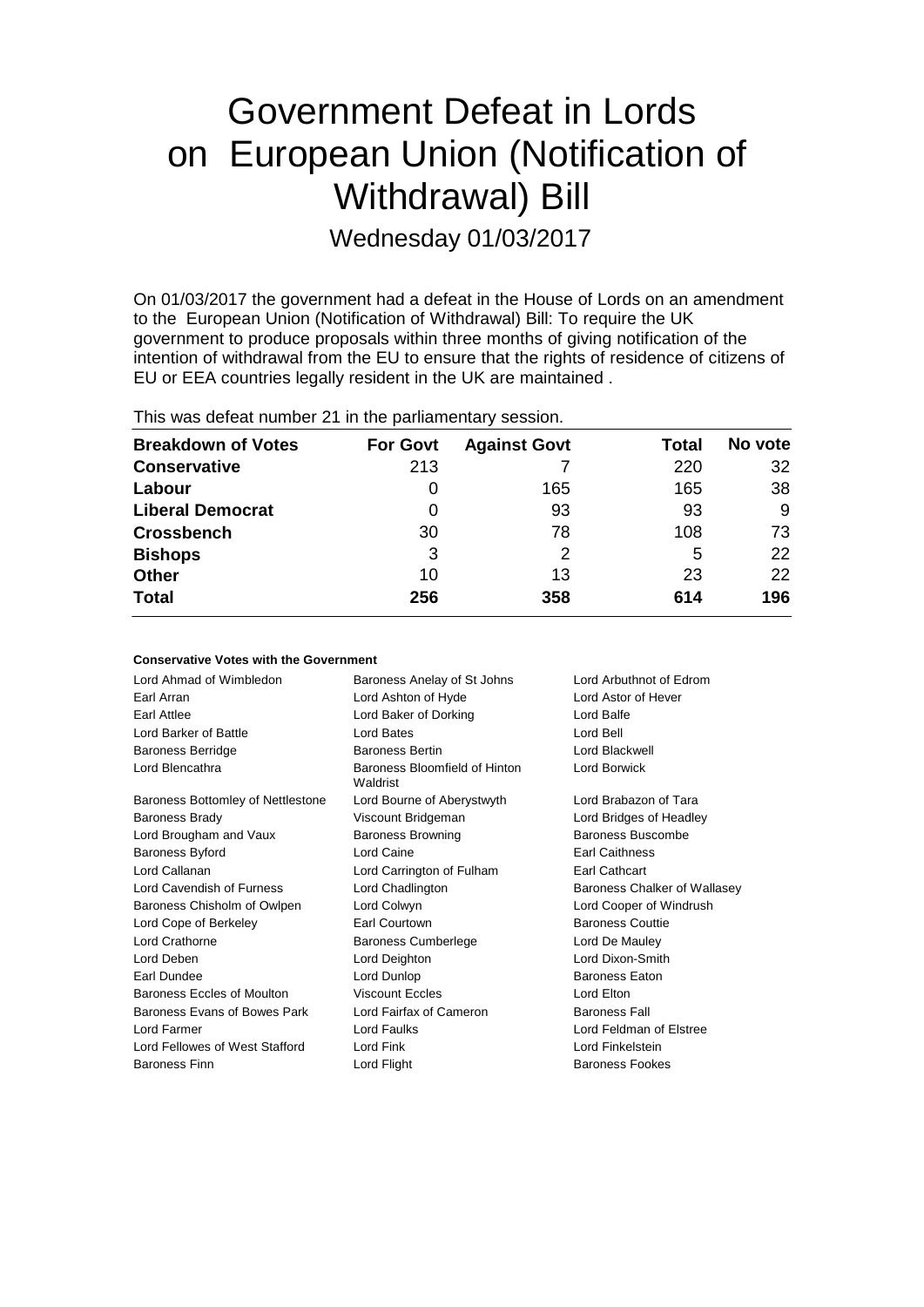**Conservative Votes against the Government** Lord Forsyth of Drumlean Lord Framlingham Lord Fraser of Corriegarth Lord Freeman **Lord Gardiner of Kimble** Baroness Gardner of Parkes<br>
Lord Geddes **Corporation Corporation**<br>
Lord Glenarthur Lord Glentoran Lord Gold Baroness Goldie Lord Goodlad Viscount Goschen Lord Grade of Yarmouth Lord Green of Hurstpierpoint Lord Griffiths of Fforestfach Lord Hague of Richmond Lord Hamilton of Epsom **Baroness Hanham** Baroness Handing of Winscombe Lord Harris of Peckham **Lord Hayward** Lord Hayward Baroness Helic Lord Henley **Lord Heseltine** Lord Heseltine **Lord Higgins** Lord Hodgson of Astley Abbotts Baroness Hodgson of Abinger Lord Holmes of Richmond Earl Home **Baroness Hooper Baroness Hooper Lord Horam** Lord Howard of Rising **Lord Howard of Lympne** Earl Howe Lord Howell of Guildford Lord Hunt of Wirral Lord James of Blackheath Baroness Jenkin of Kennington Lord Keen of Elie Lord King of Bridgwater Lord Kirkhope of Harrogate Lord Lamont of Lerwick Lord Lang of Monkton Lord Lansley Lord Lawson of Blaby Lord Leigh of Hurley Lord Lexden Earl Lindsay Lord Lingfield Earl Liverpool Lord Lloyd-Webber Marquess of Lothian Lord Lucas Lord Lupton Lord MacGregor of Pulham Market Lord Mackay of Clashfern Lord Magan of Castletown Lord Mancroft Baroness Manzoor Lord Marland Lord Marlesford Lord Maude of Horsham **Lord McColl of Dulwich Baroness McGregor-Smith** Lord McInnes of Kilwinning Baroness McIntosh of Pickering Baroness Mobarik Baroness Mone Duke of Montrose Lord Moore of Lower Marsh Baroness Morris of Bolton Lord Moynihan Lord Naseby Lord Nash Baroness Neville-Jones Baroness Neville-Rolfe Baroness Newlove Baroness Nicholson of Winterbourne Lord Norton of Louth Lord O'Shaughnessy Baroness O'Cathain Baroness Oppenheim-Barnes Lord Palumbo **Lord Patten Baroness Pidding Lord Patten Baroness Pidding** Lord Polak Lord Popat Lord Porter of Spalding Lord Price **Lord Prior of Brampton** Baroness Rawlings Baroness Redfern Lord Ribeiro Viscount Ridley Lord Risby **Lord Robathan** Baroness Rock Lord Rose of Monewden Lord Rotherwick Lord Ryder of Wensum Lord Saatchi **Lord Sanderson of Bowden** Baroness Scott of Bybrook Baroness Seccombe Lord Selkirk of Douglas Lord Selsdon Baroness Shackleton of Belgravia Baroness Sharples Lord Sheikh Baroness Shephard of Northwold Lord Sherbourne of Didsbury Baroness Shields Lord Shinkwin Earl Shrewsbury Lord Skelmersdale Lord Smith of Hindhead Lord Spicer Baroness Stedman-Scott Lord Sterling of Plaistow Baroness Stowell of Beeston Lord Strathclyde Baroness Stroud **Baroness Sugg Community** Baroness Sugg **Lord Suri** Lord Swinfen Lord Taylor of Holbeach Lord Tebbit Lord Trefgarne Viscount Trenchard Lord Trimble Lord True Lord Tugendhat Viscount Ullswater Lord Wakeham **Lord Waldegrave of North Hill** Baroness Warsi Lord Wasserman **Lord Wei** Lord Wei **Lord Whitby** Baroness Wilcox Lord Willetts Baroness Williams of Trafford Lord Young of Cookham Lord Young of Graffham Viscount Younger of Leckie Baroness Altmann Lord Bowness Lord Cormack

Lord Gilbert of Panteg Lord Glenarthur

Viscount Hailsham Lord Livingston of Parkhead Earl Selborne

**Labour Votes with the Government**

Baroness Wheatcroft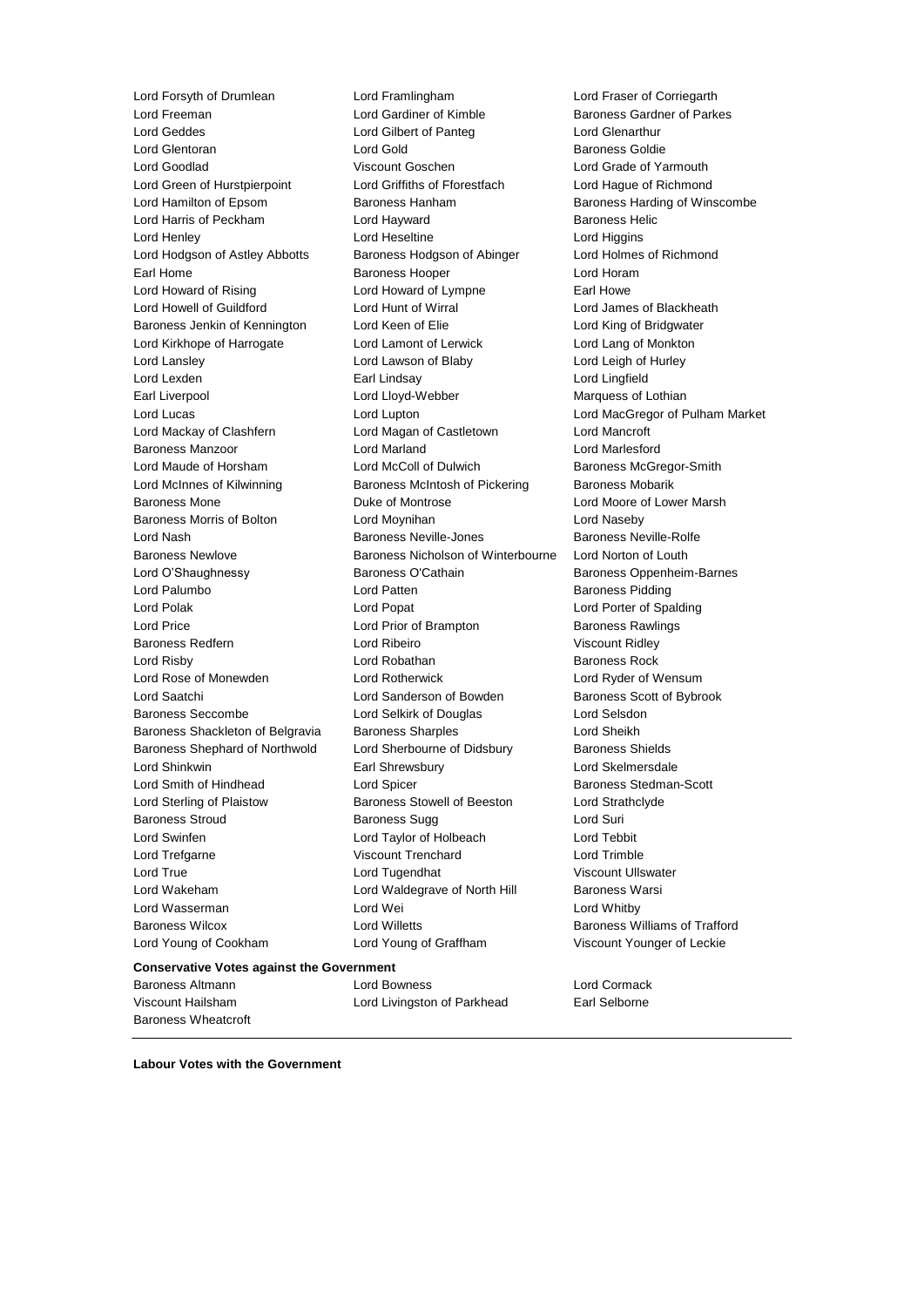### **Labour Votes against the Government**

Baroness Adams of Craigielea Lord Allen of Kensington Lord Anderson of Swansea Baroness Andrews **Baroness Armstrong of Hill Top** Lord Bach Baroness Bakewell Lord Bassam of Brighton Lord Beecham Lord Berkeley **Lord Bhattacharyya** Baroness Billingham Baroness Blackstone **Lord Blunkett** Lord Bradley Lord Bragg **Lord Brennan** Lord Brennan Lord Brooke of Alverthorpe Lord Brookman Lord Campbell-Savours Lord Carter of Coles Lord Cashman Baroness Chakrabarti Viscount Chandos Lord Christopher Lord Clark of Windermere Lord Clarke of Hampstead Lord Clinton-Davis Baroness Cohen of Pimlico Lord Collins of Highbury Baroness Corston Baroness Crawley Lord Cunningham of Felling Lord Darling of Roulanish Lord Darzi of Denham Lord Davies of Stamford Lord Davies of Oldham Lord Desai Baroness Donaghy Lord Donoughue Baroness Drake Lord Drayson Lord Dubs **Lord Elder** Lord Elder **Lord Example 10** Lord Evans of Watford Lord Falconer of Thoroton Baroness Farrington of Ribbleton Lord Faulkner of Worcester Lord Foster of Bishop Auckland Lord Foulkes of Cumnock Baroness Gale Lord Giddens Lord Glasman Baroness Golding Lord Goldsmith Lord Gordon of Strathblane Baroness Goudie Lord Grantchester Lord Griffiths of Burry Port Lord Grocott Lord Hain Viscount Hanworth Lord Harris of Haringey Lord Harrison Lord Haskel Lord Haworth Baroness Hayter of Kentish Town Baroness Healy of Primrose Hill Baroness Henig Baroness Hilton of Eggardon Lord Hollick **Baroness Hollis of Heigham** Lord Howarth of Newport **Baroness Howells of St Davids** Lord Hoyle Lord Hughes of Woodside Lord Hunt of Chesterton Lord Hunt of Kings Heath Lord Hutton of Furness Lord Irvine of Lairg Lord Jones Baroness Jones of Whitchurch Lord Jordan **Baroness Jowell** Baroness Jowell Lord Judd **Baroness Kennedy of The Shaws** Lord Kennedy of Southwark Baroness Kingsmill Baroness Kinnock of Holyhead Lord Kinnock Lord Kirkhill Lord Knight of Weymouth Lord Layard Lord Lea of Crondall Lord Lennie Lord Levy Baroness Liddell of Coatdyke Lord Liddle Lord Linsey Baroness Lister of Burtersett Lord Livermore **Lord Lord MacKenzie of Culkein** Lord Mandelson **Baroness Massey of Darwen** Lord McAvoy Baroness McDonagh Baroness McIntosh of Hudnall Lord McKenzie of Luton Lord Mendelsohn Lord Monks Lord Moonie Lord Morgan Baroness Morgan of Huyton Lord Morris of Aberavon Lord Morris of Handsworth Baroness Morris of Yardley Lord Murphy of Torfaen Baroness Nye Lord O'Neill of Clackmannan Lord Patel of Bradford Lord Pendry **Baroness Pitkeathley** Lord Plant of Highfield Lord Plant of Highfield Lord Ponsonby of Shulbrede Lord Prescott **Baroness Prosser** Lord Puttnam **Baroness Quin** Baroness Quin Baroness Ramsay of Cartvale Lord Rea **Baroness Rebuck** Lord Richard Lord Richard Lord Rogers of Riverside Lord Rooker Lord Rosser Lord Rowlands Baroness Royall of Blaisdon Lord Sawyer Baroness Sherlock **Viscount Simon Baroness Smith of Basildon** Lord Snape Lord Soley Lord Stevenson of Balmacara Lord Stone of Blackheath Baroness Symons of Vernham Dean Lord Temple-Morris Baroness Thornton Lord Tomlinson Lord Touhig Lord Triesman **Lord Tunnicliffe** Lord Tunnicliffe Lord Watts Lord West of Spithead **Baroness Wheeler** Baroness Whitaker Lord Whitty Lord Williams of Elvel Lord Wills Lord Winston Lord Wood of Anfield Lord Woolmer of Leeds Baroness Worthington **Lord Young of Norwood Green** Baroness Young of Old Scone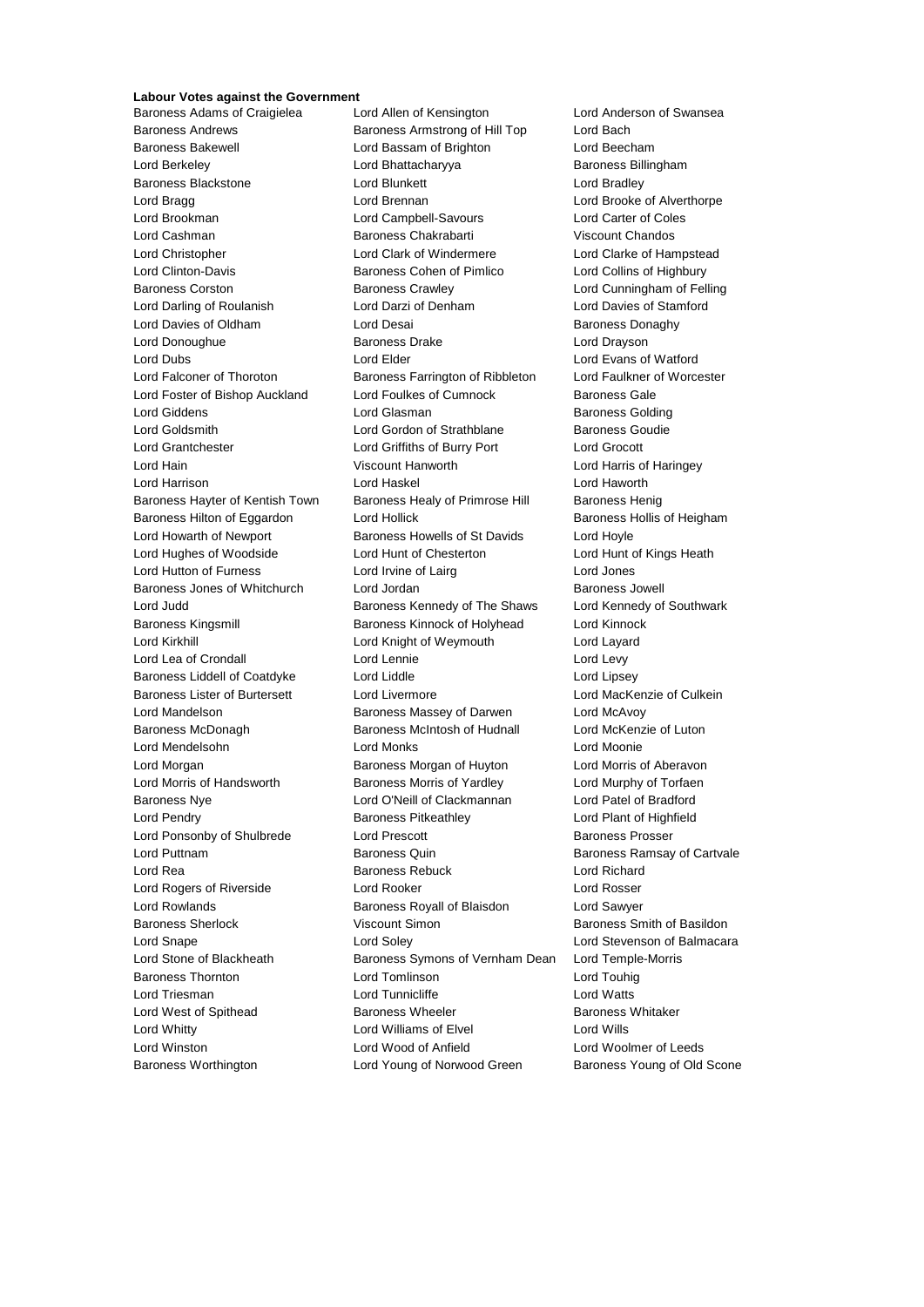### **Liberal Democrat Votes with the Government**

#### **Liberal Democrat Votes against the Government**

Lord Addington Lord Allan of Hallam Lord Ashdown of Norton-sub-Hamdon Baroness Bakewell of Hardington Mandeville Baroness Barker Lord Beith Baroness Benjamin Baroness Bonham-Carter of Yarnbury Baroness Bowles of Berkhamsted Lord Bradshaw Baroness Brinton Lord Bruce of Bennachie Lord Burnett **Baroness Burt of Solihull** Lord Campbell of Pittenweem Lord Chidgey Lord Clement-Jones Lord Cotter Lord Dholakia **Baroness Doocey** Baroness Doocey Baroness Falkner of Margravine Lord Fearn Baroness Featherstone Lord Foster of Bath Lord Fox **Baroness Garden of Frognal** Lord German Earl Glasgow Lord Goddard of Stockport Lord Greaves Baroness Grender Baroness Hamwee Baroness Harris of Richmond Baroness Humphreys Lord Hussain Baroness Hussein-Ece Baroness Janke Baroness Jolly Lord Jones of Cheltenham Lord Kirkwood of Kirkhope Baroness Kramer Lord Lee of Trafford Lord Lester of Herne Hill **Baroness Ludford Lord Macdonald of River Glaven** Baroness Maddock **Lord McNally Communist Communist Communist Communist Communist Communist Communist Communist Communist Communist Communist Communist Communist Communist Communist Communist Communist Communist Communist C** Lord Newby Baroness Northover Lord Oates Lord Paddick **Lord Palmer of Childs Hill Baroness Parminter** Baroness Pinnock **Baroness Randerson** Lord Razzall Lord Redesdale Lord Rennard Lord Roberts of Llandudno Lord Rodgers of Quarry Bank Baroness Scott of Needham Market Lord Scriven Lord Sharkey Baroness Sheehan Lord Shipley Lord Shutt of Greetland **Lord Smith of Clifton** Baroness Smith of Newnham Lord Steel of Aikwood Lord Stephen Lord Stoneham of Droxford Lord Storey **Lord Strasburger** Lord Strasburger **Lord Strasburger** Lord Stunell Baroness Suttie Lord Taverne Lord Teverson Lord Thomas of Gresford **Baroness Thomas of Winchester** Baroness Thornhill Viscount Thurso **Communist Contact Contact Contact Contact Contact Contact Contact Contact Contact Contact Contact Contact Contact Contact Contact Contact Contact Contact Contact Contact Contact Contact Contact Contact Con** Lord Tyler Lord Vallance of Tummel Lord Verjee Lord Wallace of Saltaire **Lord Wallace of Tankerness** Baroness Walmsley Lord Watson of Richmond Lord Willis of Knaresborough Lord Wrigglesworth

#### **Crossbench Votes with the Government**

Lord Armstrong of Ilminster **Lord Birt** Lord Boyce Lord Boyce Lord Burns **Lord Butler of Brockwell** Baroness Butler-Sloss Lord Carswell Earl Cork and Orrery Lord Craig of Radley Viscount Craigavon **Baroness Deech** Earl Erroll Lord Fellowes Lord Green of Deddington Lord Hope of Craighead Lord Judge Lord Kakkar Lord Kilclooney Lord Luce **Earl Lytton** Earl Lytton **Baroness O'Loan** 

Lord Condon Baroness Coussins Lord Cromwell Baroness D'Souza Lord Dykes Lord Eames Lord Elystan-Morgan **Viscount Falkland** Baroness Finlay of Llandaff

**Crossbench Votes against the Government** Baroness O'Neill of Bengarve Lord Palmer Corporation Corporation Viscount Slim Lord Stirrup Lord Thurlow Lord Trevethin and Oaksey Lord Walker of Aldringham Viscount Waverley Lord Wilson of Tillyorn Lord Aberdare Lord Alton of Liverpool Lord Berkeley of Knighton Lord Best Lord Bichard Lord Bilimoria Baroness Boothroyd Lord Brown of Eaton-under-Heywood Baroness Brown of Cambridge Baroness Campbell of Surbiton Earl Clancarty Viscount Colville of Culross